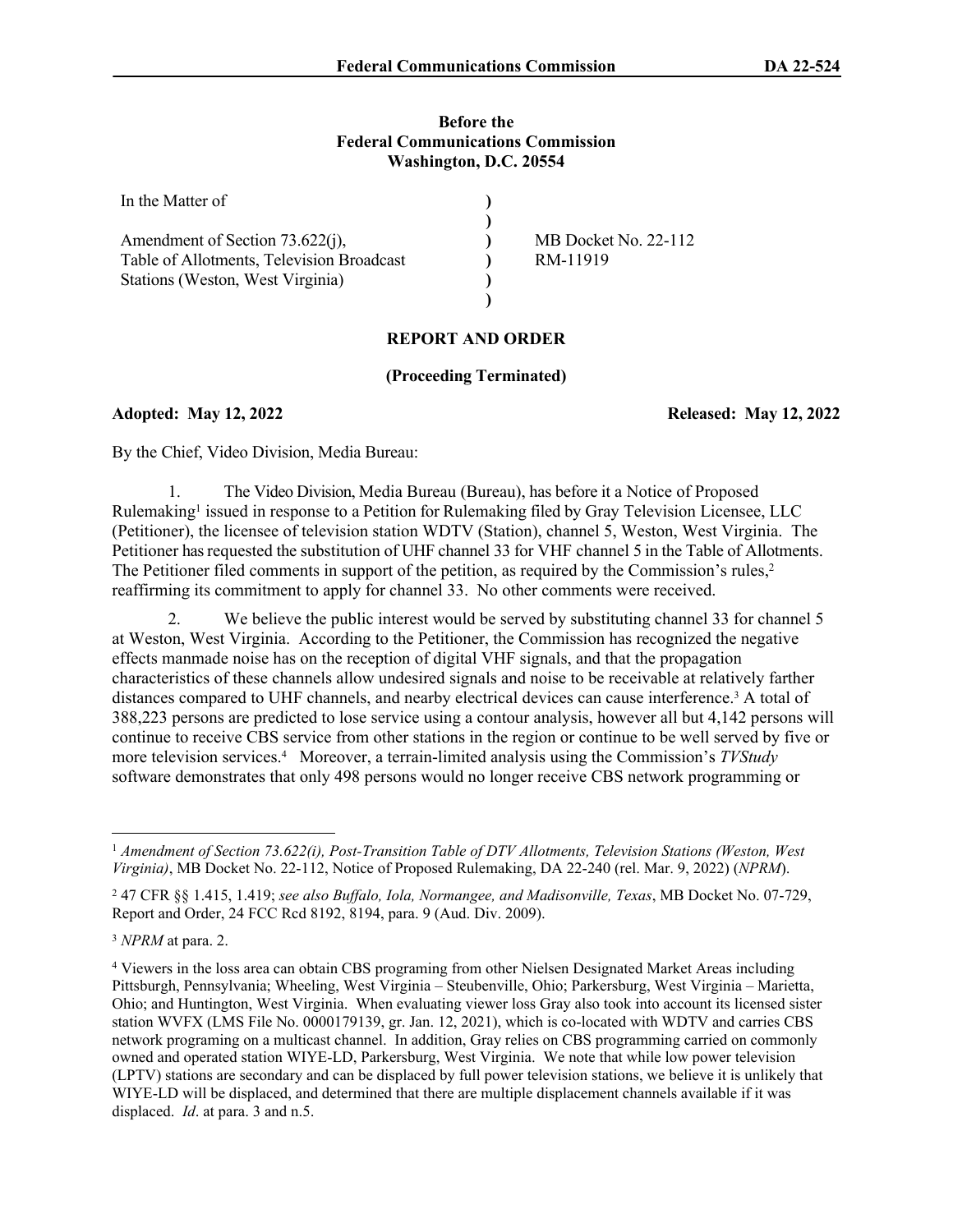receive service from five or more full power television services,<sup>5</sup> a number the Commission considers *de minimis*. 6

3. As proposed, channel 33 can be substituted for channel 5 at Weston, West Virginia, in compliance with the principal community coverage requirements of section 73.625(a) of the Commission's rules,<sup>7</sup> at coordinates 39° 18' 02.0" N and 08° 20' 36.0" W. Although the Petitioner's proposal would result in a loss of 498 persons that would either no longer receive CBS service or maintain access to five or more over-the-air television services, we find the overall benefits of the proposed channel change outweigh any possible harm to the public interest, given the fact that the loss of CBS service is ultimately *de minimis* and taking into account the ability of viewers to access at least five or more other stations or CBS network programming from other over-the-air television stations.<sup>8</sup> We also find that this channel change meets the technical requirements set forth in sections 73.616 and 73.623 of the rules with the following specifications:<sup>9</sup>

| <b>City and State</b> |    |     | Channel Power (kW) Antenna HAAT (m) Service Pop. |         |
|-----------------------|----|-----|--------------------------------------------------|---------|
| Weston, West Virginia | 33 | 935 | 228.1                                            | 556,592 |

4. We also conclude that good cause exists to make this channel change effective immediately upon publication in the Federal Register, pursuant to section 553(d)(3) of the Administrative Procedure Act.<sup>10</sup> An expedited effective date is necessary in this case to ensure that WDTV can operate with improved service to its viewers as quickly as possible.

5. Accordingly, pursuant to the authority contained in sections  $4(i)$ ,  $5(c)(1)$ ,  $303(g)$ , (r) and 307(b) of the Communications Act of 1934, as amended, 47 U.S.C. §§ 154(i), 155(c)(1), 303(g), (r), and 307(b), and sections 0.61, 0.204(b) and 0.283 of the Commission's rules, 47 CFR §§ 0.61, 0.204(b), and 0.283, **IT IS ORDERED**, That effective immediately upon the date of publication in the Federal Register, the Table of Allotments, section 73.622(j) of the Commission's rules, 47 CFR § 73.622(j), **IS AMENDED**, with respect to the community listed below, to read as follows:

| City and State        | Channel No. |
|-----------------------|-------------|
| Weston, West Virginia |             |

6. **IT IS FURTHER ORDERED**, That within 10 days of the effective date of this Order, Gray Television Licensee, LLC shall submit to the Commission a minor change application for a construction permit (Form 2100, Schedule A) specifying channel 33 in lieu of channel 5.

7. **IT IS FURTHER ORDERED**, That pursuant to section 801(a)(1)(A) of the Congressional Review Act, 5 U.S.C. § 801(a)(1)(A), the Commission **SHALL SEND** a copy of the Order to Congress and to the Government Accountability Office.

<sup>&</sup>lt;sup>5</sup> The Commission is "generally most concerned where there is a loss of an area's only network or NCE TV service, or where the loss results in an area becoming less that well-served, i.e., served by fewer than five full-power stations." *Third Periodic Review of the Commission's Rules and Policies Affecting the Conversion to Digital Television*, MB Docket No. 07-91, Notice of Proposed Rulemaking, 22 FCC Rcd 9478, 9493, para. 38 (2007).

<sup>6</sup> *Id*. at para. 3; *WSET, Inc.*, 80 FCC 2d 233, 246 (1980) (finding that population loss of less than 500 persons is *de minimis).*

<sup>7</sup> 47 CFR § 73.625(a).

<sup>8</sup> *See supra* para. 2.

<sup>9</sup> 47 CFR §§ 73.616, 73.623.

 $10$  5 U.S.C. § 553(d)(3).